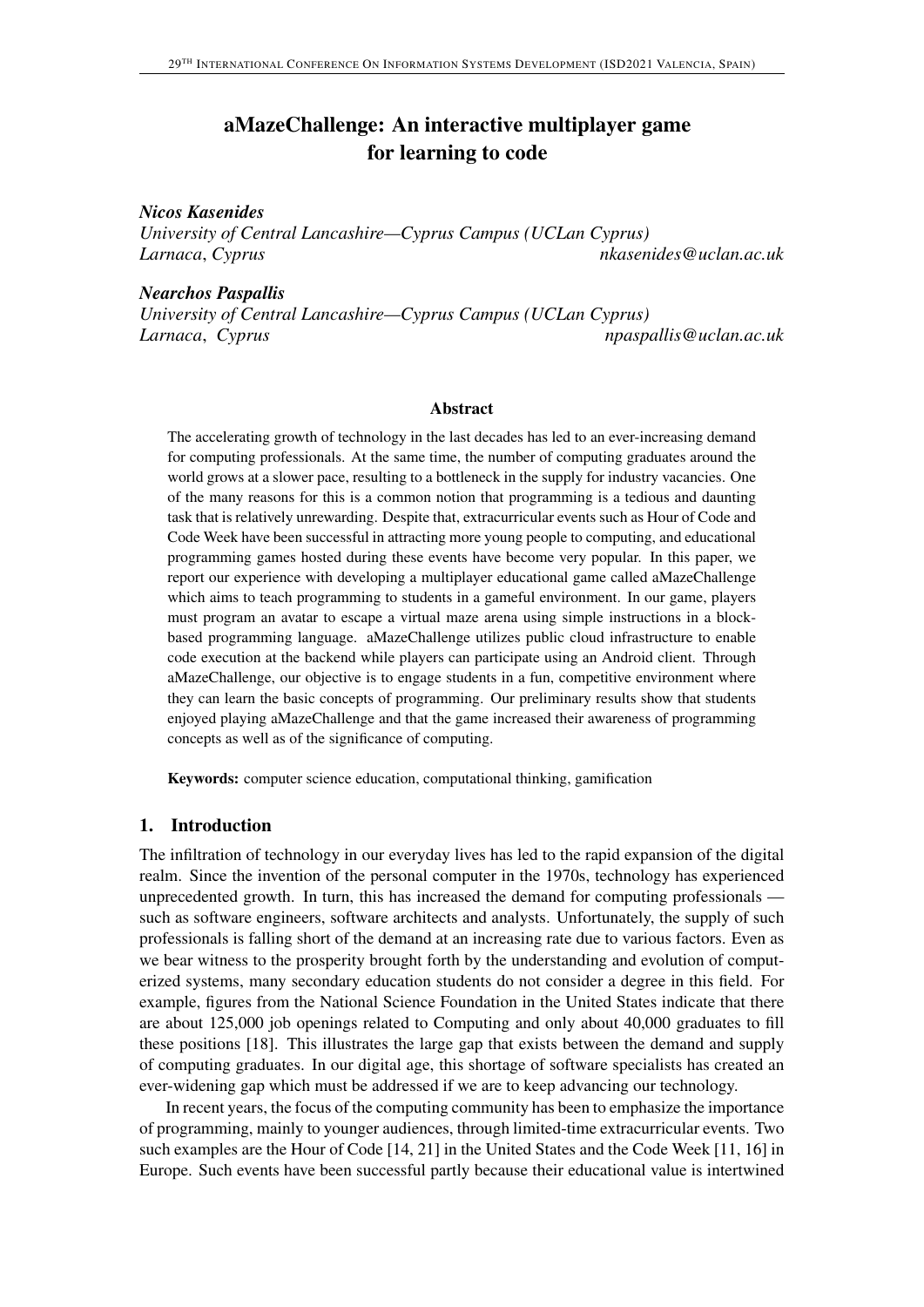with entertainment – something the traditional teaching methods do not always prioritize. While the success of these events is undoubted, their impact is limited by the fact that they are designed to be held during off-times —such as on weekends or after the normal teaching hours— and for limited periods. To complement the positive impact of these events, other student engagement options are often utilized, many of which are related to educational games.

Educational programming games, such as CodeCombat [1] and CodeMonkey [3] are fun environments where students of various ages can learn to code while playing. Such games rarely require any prior experience in programming and can thus be relevant to a wide range of audiences, in both primary and secondary education. With *motivation* being an important factor affecting the decision of students to learn programming [12], games must be entertaining enough to retain their interest to play and learn. Games like CodeMonkey and CodeCombat have traditionally been focused on *single-player gameplay*, asking students to solve progressively more difficult challenges or puzzles by defining code.

Other games, such as Robocode [10, 19] utilize *multiplayer gameplay*, either in the form of co-operative or competitive setups. We are motivated by the success of such games, which tend to be quite immersive. However, competitive multiplayer games like Robocode require significant prior programming knowledge which is a drawback when it comes to attracting new learners. Instead, we aimed to create a competitive multiplayer online game which allows players to learn the basics of programming quickly and then compete in a virtual environment, without requiring any prior programming knowledge.

In this paper, we report our experience with developing an educational game with which students can learn programming in an entertaining way, hopefully leading them to take an interest in further study in computing. We present *aMazeChallenge* [2], an interactive multiplayer online game for learning to code by playing. In its simplest form, aMazeChallenge is a maze-solving game in which players program their avatars to escape a virtual maze using simple instructions written in the block-based programming language Blockly [9].

The objective is to engage students in a fun, competitive environment where they can learn the basic components of a program. We describe the technology and underlying software system used to realize aMazeChallenge — our approach utilizes Google's App Engine to provide cloud-based backend services that make in-game actions such as player movements possible. The game's front-end is implemented as an Android application, which allows players to see how their avatar moves in the game and to write their maze-solving code using Blockly [9]. Furthermore, we describe additional features, such as code compilation, verification and processing, tutorials, personalization, and a custom designer tool for defining new levels.

We assess the effectiveness of aMazeChallenge using feedback collected from high school students who participated in a demonstration session. Our preliminary results help us assess whether or not our approach has potential to have a positive impact on a student's view of programming and affect their technical skills and mindset. From these results, we see that students enjoyed playing our game and became more aware of programming. Finally, we discuss the potential uses of similar technology to enable other types of educational games.

The rest of this paper is organized as follows: Section 2 outlines the objectives of this project, especially from an educational standpoint. Then, Section 3 describes our approach, the technology we used and our implementation strategy. In Section 4 we discuss our preliminary evaluation and results and we share our experiences. We explore related works in Section 5. Finally, we close with conclusions in Section 6.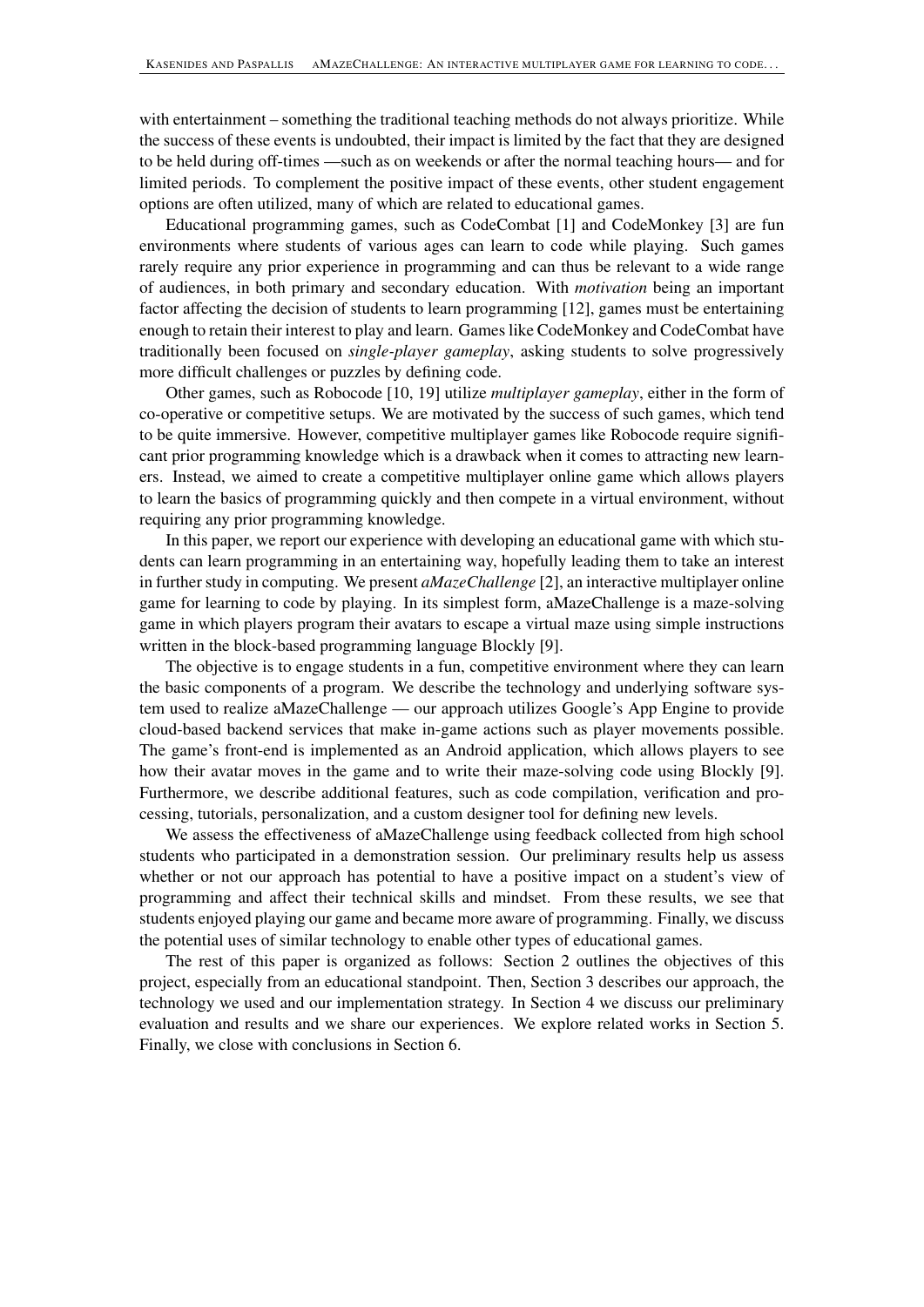# 2. Objectives

At the highest level, using aMazeChallenge we aim to challenge misconceptions by youth that programming is a dull and daunting task. Thus a main objective is to show that programming can be fun and entertaining, while still being rewarding. In terms of teaching programming concepts through aMazeChallenge, our objectives are for the players to develop skills to:

- Read and understand existing code. It is almost impossible even for experienced programmers to write code without reading and understanding examples first. We target this objective by creating a smooth transition between real-life actions to code statements (*e.g.*, moving forward, turning left or right, etc.) during the tutorials.
- Improve or fix existing code. As the players' skills progress, they should be able to identify syntactic and semantic errors in code and be able fix them. We target this using a *training mode*, in which players are asked to incrementally improve their code to solve more complex levels.
- Write code from scratch. As the learners advance, they should become confident about their programming skills and able to define their own code from scratch. Our code editor allows players to write code without any minimal limitations.
- Improve code efficiency and clarity. Although not as important for beginners, being able to write clean and efficient code is a significant skill in software development. aMazeChallenge rewards players who create more efficient code, because these players are ultimately able to solve levels faster and thus beat other players.

By practicing the above skills, players develop critical thinking and problem-solving skills that are applicable in multiple domains. An important step in the learning process is to make players realize that they are —perhaps subconsciously— using several problem-solving techniques for everyday tasks. Furthermore, existing knowledge from other STEM subjects that are more prominent in secondary education may help the learning process.

An additional objective with aMazeChallenge was to create a gameful environment that features engaging graphics, relevant sound effects, and interesting game-play, as these are important in attracting young audiences to the game.

### 3. Methodology

In this section we describe our approach in terms of game features, as well as the software architecture of the aMazeChallenge.

#### 3.1. Game rules and mechanics

aMazeChallenge is a turn-based, multiplayer online maze-solving game in which players compete against each other with the goal of exiting the maze. The first player to escape the maze wins the round. The game features highly dynamic levels with various types of objects and each player controls an in-game avatar which they can program to escape the maze and thus complete the challenge.

The players can program the avatar by utilizing specific functions —in the form of Blockly elements— which enable their avatar to move and navigate the maze. The available actions of a robot are '*moveForward*', '*turnClockwise*' and '*turnCounterClockwise*'. Meanwhile, the game arena randomly spawns several items that benefit or harm a player's avatar. Such items include: a) coins which give the player points, b) fruits, which regenerate health, c) traps, which slow down the player or cause them to miss some turns, etc. These items add an element of randomness and make the game more interesting, guiding players to define code to either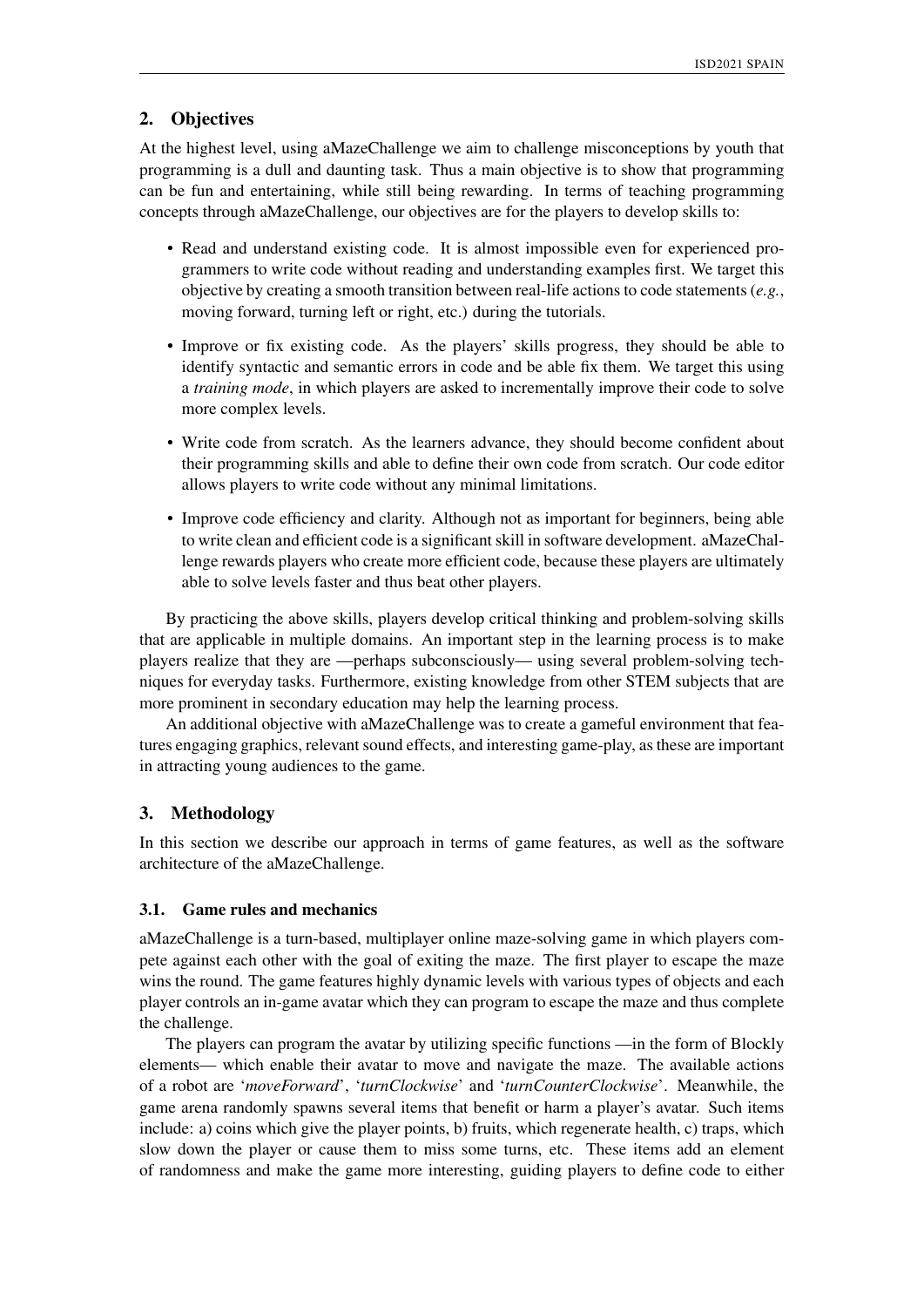retrieve or avoid these objects. Furthermore, they encourage the players to utilize decisionmaking constructs to decide whether or not they want to approach or avoid certain types of objects.

The mazes are divided into cells, spread on a two-dimensional *grid*. We use two-dimensional arrays to store the state of each maze challenge, with the minimum size of mazes being 5x5 and the maximum being 30x30. To achieve the behavior needed for a maze, each cell in the grid has a separate state which indicates which of its sides has walls. Cells can have walls in their top, bottom, left and right sides. We implement this using a hexadecimal digit for each cell — for example, the digit E translates to 1110 in binary, which means that the top, bottom and left sides of the cell have walls, while the right side is left open. When a player attempts to move towards the walled side of a cell, their move is automatically rejected and their turn is lost. To avoid this, players can utilize other assistive blocks, such as '*canMoveForward*', '*canMoveLeft*', '*look*', '*getDirection*', to explore their surroundings before making an action. By default, all mazes are outlined with a wall to keep the players from falling off the grid.



Fig. 1. A screenshot of the aMazeChallenge app: this view shows a maze which includes reward and penalty items (left side), and the Blockly-based code editor (right side).

Players can gather points by collecting various types of coins and gifts which are spawned as in-game items. In addition, each avatar has a health status which can be increased by collecting fruits or decreased when stepping into bombs. Furthermore, other objects such as *speedhacks* or *traps* can affect the player's ability to move — speed-hacks increase the number of moves per turn to two for a small period while traps cause the player to miss several turns. The game can also spawn several *bombs*, which decrease the health of players who are in their vicinity when they explode. Bombs go through a sequence of stages before exploding, giving the players time to detect and avoid them. The number and type of objects generated by the game depend on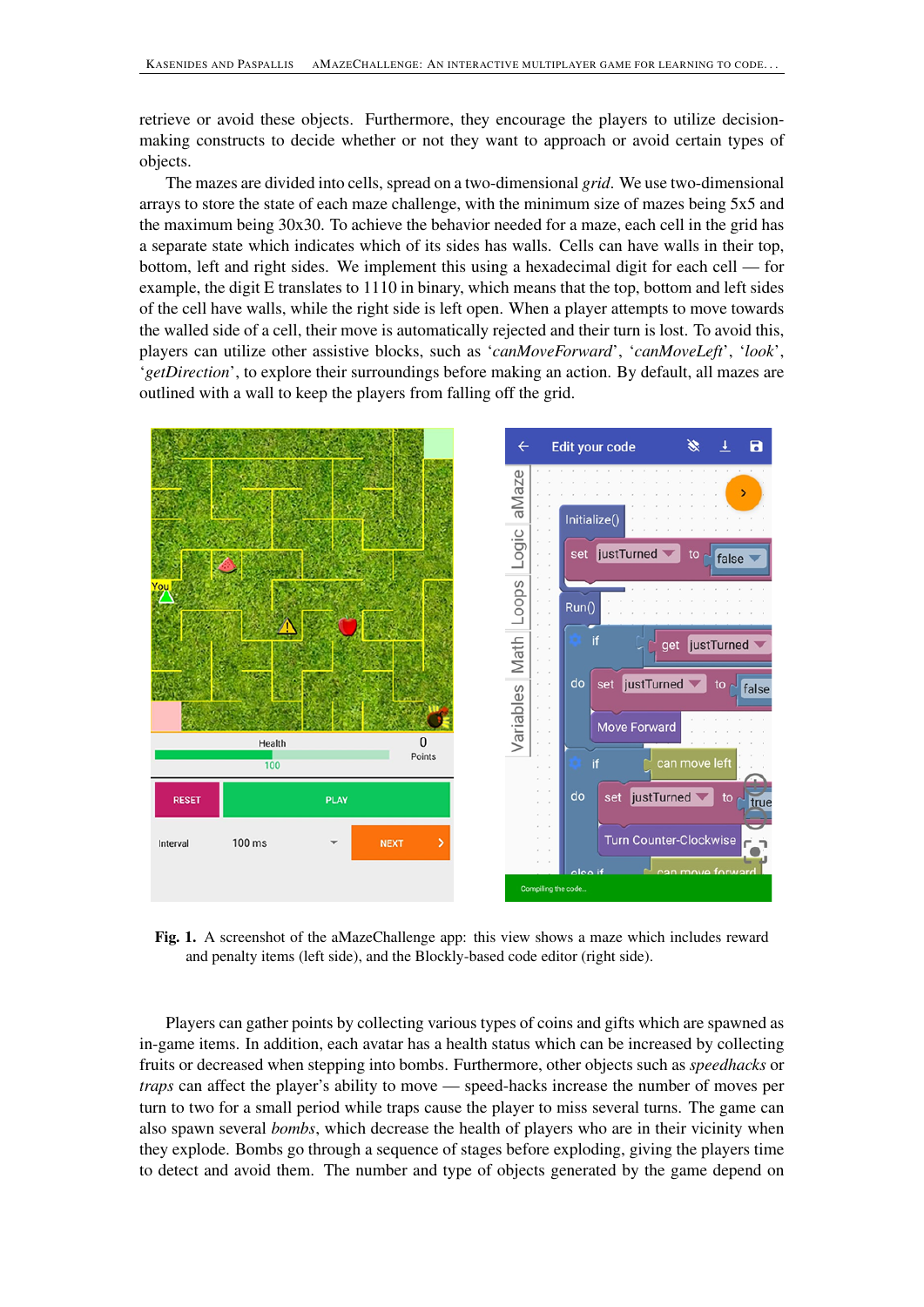its *difficulty*. For example, *Easy* difficulty spawns mostly beneficial (also known as *Reward*) objects, while *Hard* difficulty spawns mostly damaging (also known as *Penalty*) objects. In between the two, *Medium* generates a balanced mix of reward/penalty objects. When a player's health status becomes zero, they are automatically ejected from the game but they can still start over by submitting new code.

If two players manage to complete the maze with the same number of turns, *e.g.*, because they used identical algorithms, they are ranked by points and then by health in descending order. The first player to submit plays first and the rest of the players take turns. Each player's code is executed once per turn and the game cycles through all of the players to execute their moves until all players have managed to exit the maze or have been eliminated. Figure 1 shows screenshots from the game's maze view and code editor, used to define the player's maze-solving logic.

#### 3.2. Programming

To allow players to program their avatars, we utilize Blockly [9], a visual programming language developed by Google. Blockly has been utilized as an introductory programming language in a plethora of educational games. Block-based programming has become popular, primarily as part of Scratch [20], which is widely used in primary and secondary computing education [15].

We have created a Blockly library which includes commands for specific aMazeChallenge actions such as: "*moveForward*", "*turnClockwise*", "*look*", "*getDirection*", etc. We also define several custom data types to allow players to check their surroundings and navigate through the maze. For example, we define a "*Direction*" class, which can take the values "*North*", "*South*", "*East*" and "*West*". Players can thus receive useful information about their avatar's direction using the "*getDirection*" command, which returns a "*Direction*" type. Similarly, we define an "*Item*" type, which indicates the type of each of the in-game item — for example "*RewardItem*", "*PenaltyItem*" or "*NoItem*". Using the "*look*" command, players can determine whether or not there are in-game items in their vicinity and what they are. Additionally, we assist players with several other library functions such as "*compass*", which returns the direction the exit is relative to the player and "*onMove*", which enable the player to determine the direction they would be facing after making a certain move.

In terms of code structure, players are required to write their code within two functions, named "*Initialize*" and "*Run*". The initialization function is executed once at the start of the player's first turn and allows them to initialize variables or set up data structures. On the other hand, the "*Run*" function is executed in every turn and returns the type of move the player's code has resulted to. Statements and blocks defined outside these two function blocks are ignored. In addition to our custom aMazeChallenge blocks, we enable several default blocks provided by Blockly which offer standard programming constructs — variable declarations, expressions, conditionals, loops, etc.

Right before submitting player code for execution, the system performs several static checks to ensure that the code is valid. For example, we check: a) that the player has inserted their code inside the two required functions, b) whether or not the player has added any code blocks, c) if the run function returns an in-game action and, d) for any syntactically correct but invalid code, especially in cases where the code may go into an infinite loop. By default, the system deals with long-running code by interrupting their execution if they do not terminate after one second of execution time. When such mistakes are detected, an error message will appear in the editor, warning the players to handle these errors before proceeding.

#### 3.3. Code execution

As discussed, aMazeChallenge utilizes Blockly to allow players to program their avatars. To run such code, it must first be converted to code that the client (Android-based) and the server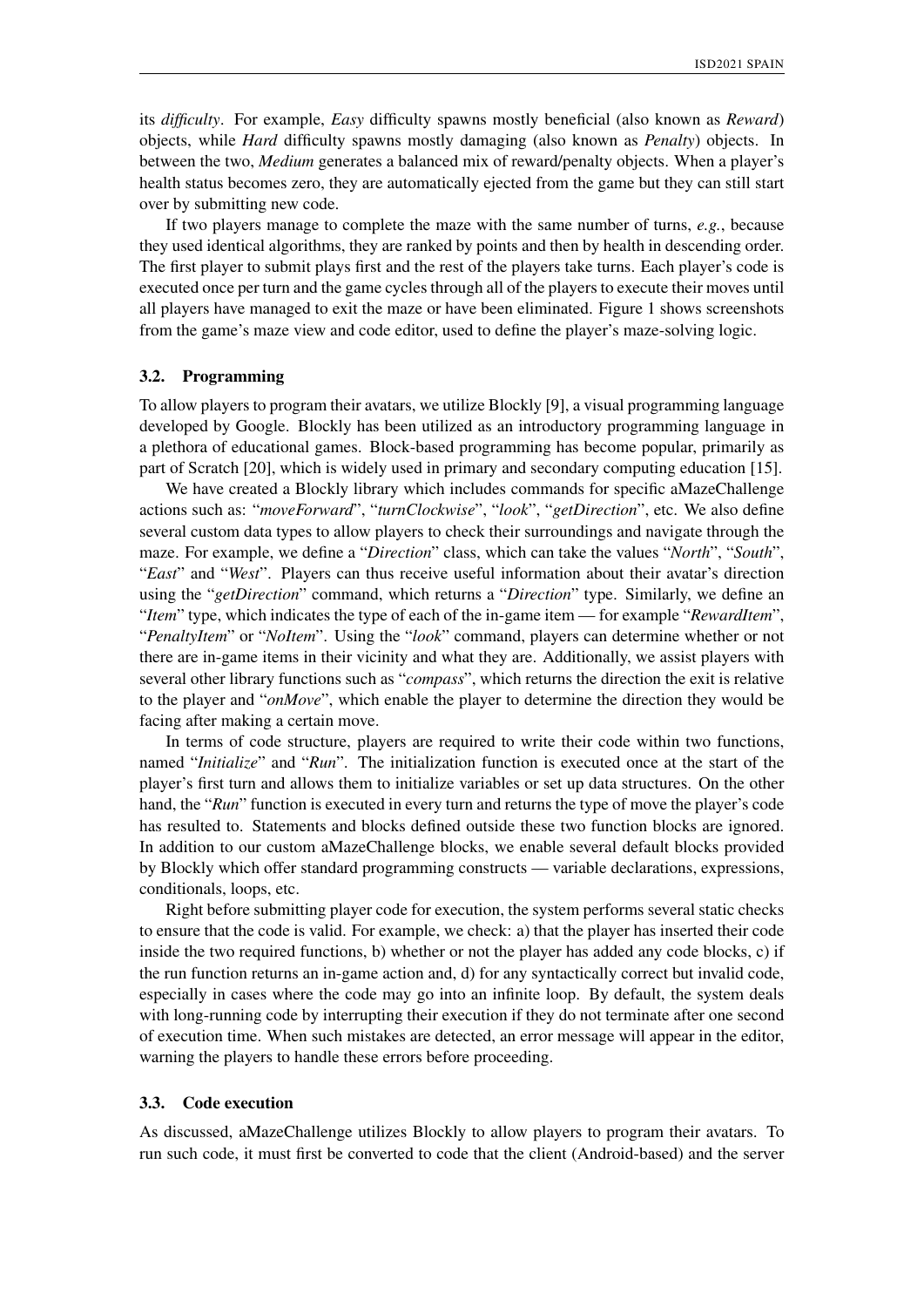(App-Engine-based) can execute.

The Blockly library contains several code generators for various programming languages including JavaScript, PHP, Python, etc. These generators convert user code given as blocks to code expressed in these languages. Each block contains a code definition, which defines how it will be converted into code for a specific programming language. For aMazeChallenge, we opted for JavaScript, which acts as an intermediary language which can be executed in Javabased code – which is itself supported by our frontend and backend systems.

The code execution chain involves the following steps: First, we translate Blockly code into JavaScript. The end-result is further processed to a specific format for aMazeChallenge. During this step we can look for and identify mistakes made by the players and warn them before proceeding further. Additionally, we add code to handle data persistence across rounds – effectively maintaining the player's session. The processed JavaScript code is then sent to the server as plain text and stored. When it is that player's turn to play, the server retrieves the corresponding code and executes it. Our server runs on a Java runtime and we utilize a Javabased JavaScript interpreter/engine called Rhino [4], provided by Mozilla. Using Rhino, we can run specific JavaScript functions, such as the player's defined *Initialize* and *Run* functions and get their returned values – in this case, we are mainly interested in the value returned by the Run function, which determines the *move* to be made. These functions are interpreted by Rhino and converted into their respective Java statements, which can be executed by our server's runtime environment. Lastly, to support global variables which can persist through player turns we have implemented a custom system for exchanging values of attributes between JavaScript and Java code. The pipeline of processes used for code compilation and execution is summarized in the pipeline shown in Figure 2.



Fig. 2. The pipeline of processes used to generate, process and run code written by the players.

## 3.4. In-game features

Since aMazeChallenge is an educational game designed to introduce its players to programming fundamentals, we have created a *Learning* section which features a tutorial that introduces the player to a) the game and its rules, b) basic programming principles and, c) programming their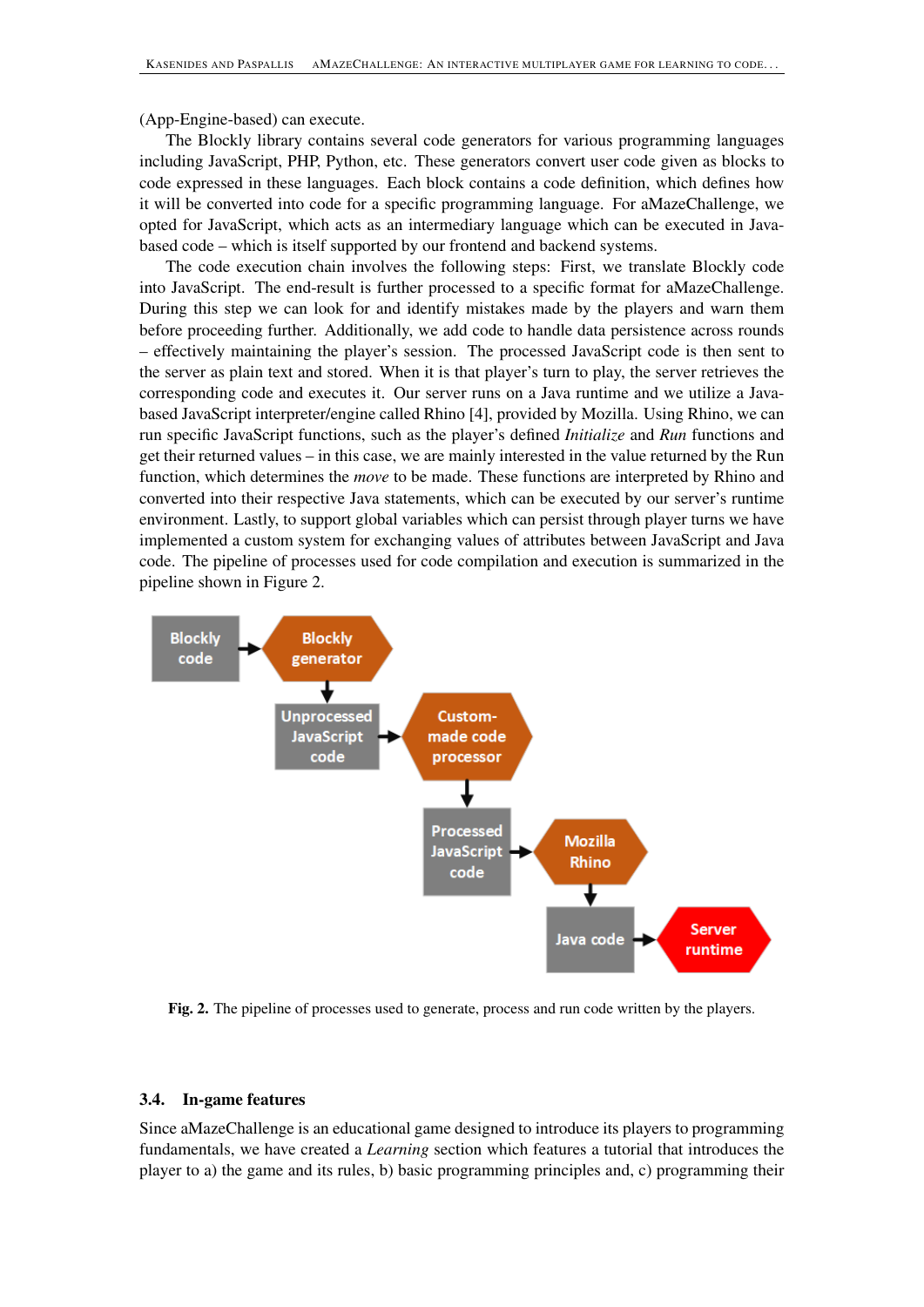avatar to make in-game moves.

Upon completing the tutorial, players can personalize their avatar by selecting a custom image, avatar color and set their name and email. We collect this information so that we can track each player's progress in multiplayer mode. Then, players can proceed to write or edit code or load several code samples to see how maze-solvers can be written. For instance, we provide examples which utilize the left-wall-following and right-wall-following algorithms, random moving and one utilizing the compass function. In addition, players can also save their own code and load it at a later time. When the player exits the code editor, the code is automatically checked for syntax and logic errors before being compiled.

The aMazeChallenge app also features a training mode, allowing players to test their code locally on their device, before uploading it to the online server. We include several training scenarios for the players which get progressively more difficult. For instance, the first maze asks the players to walk in a straight line to complete the challenge — which means they only have to utilize the *moveForward* command. The second maze asks the player to walk straight and then make a turn at the corner to complete the challenge, thus requiring basic decision making to determine what to do in case they run into a wall. Subsequent training challenges become progressively more difficult and require the use of more complex code structures to solve.

After completing the above steps, players can *compete* with each other online by joining a challenge and then uploading their maze-solving code. The players' code is then executed by the server sequentially, as described in Subsection 3.1 until all of the players have exited the maze or the challenge expires. When a player finishes an online game, they are asked to complete a questionnaire that is used to gather user feedback for the game.

Lastly, we enable players and game administrators to experiment with different types of mazes to make aMazeChallenge more interesting. We utilize a maze generator both as a standalone application and as an in-game feature to allow game administrators to create mazes for online gameplay and players to create custom mazes for training. Our maze generator allows us to create a large variety of maze types, such as a) single-solution mazes, b) multiple-solution mazes, c) sparsely-walled mazes, and d) empty mazes. Finally, the maze generator allows mazes with custom parameters such as game size and starting/finish positions in the generated maze, the difficulty, as well as the background color, wall color, and audio.

#### 3.5. Architecture

Our approach is based on the client-server model, which allows for a distributed game to remain secure by carrying in-game operations on the server [17].

In this case, the client is an Android app that visualizes the state of the game by displaying the maze and the players' avatars in it. In addition, the client also allows the player to utilize Blockly with which they can write their code and identify common problems. When finished, players can join a game on the server, upload their code and watch it execute live, once the competition starts. To achieve this functionality, the client interfaces with the server via an HTTP-based API. This includes relevant commands, as shown in Table 1.

The server receives the HTTP requests and decodes the commands and data coming from the clients *e.g.*, to join a game or make an in-game move. For this we utilize an API based on Web standards which exposes this functionality to the client devices. To realize the gameplay, the server receives the players' code, performs static code analysis, compiles it, runs it and then updates the state of the game accordingly. To update their own view of the game's state, the clients use a polling technique by requesting the current game state from the server once every second.

Game data, such as the game's state, player information and sessions are stored persistently on a cloud-based database, which is a separate component of the architecture. The server queries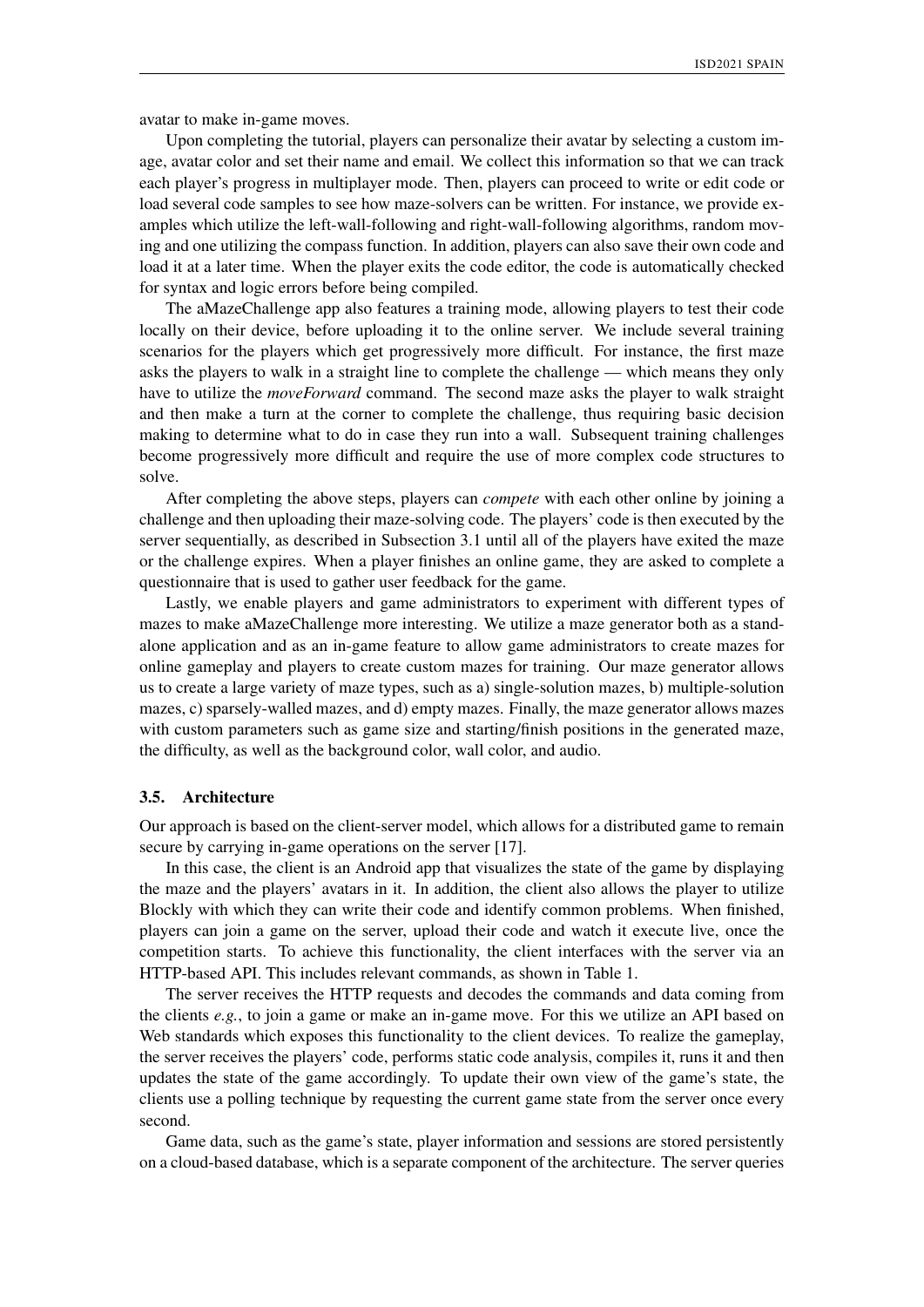| <b>Endpoint</b>       | <b>Functionality</b>                     |
|-----------------------|------------------------------------------|
| /challenges           | Retrieve a list of available challenges. |
| $/$ join              | Join an online challenge.                |
| /submit-code          | Used to submit player-defined code.      |
| /game-state           | Gets the state of the joined challenge.  |
| /submit-questionnaire | Submits a questionnaire response.        |
| /admin/add-challenge  | Create a new challenge.                  |

Table 1. API endpoints implemented by aMazeChallenge.

the database when required, receives information and then encodes it in a specific format before sending it back to the client devices. In addition, when an action is made by the player, the server performs write operations on the database accordingly, *e.g.* to update their submitted code.

#### 3.6. Infrastructure

We use cloud-based infrastructure to power our server-side. This enables us to: a) eliminate the need for server setup and maintenance, and b) create a scalable system that can support a large number of concurrent players. Specifically, aMazeChallenge is designed to utilize the Google Cloud Platform. We host our backend API on Google's App Engine, a Platform-as-a-Service product which allows our project's runtime to scale. The App Engine allows us to easily deploy our API using Java Servlets without having to manage any infrastructure such as servers, domain settings, etc. This simplifies the development process significantly. To persist game data, we utilize Google's Cloud Datastore, a NoSQL type of database with low latency and with support for high scalability. This enables us to scale to larger maze sizes or to a large number of players as needed, while still maintaining good performance. Lastly, App Engine and the Cloud Datastore are related products. The Cloud Datastore can be easily queried from within App Engine applications, which simplifies the development process.

### 4. Discussion

We tested and evaluated aMazeChallenge at an event organized at UCLan Cyprus, which was attended by 43 high school students. The average age of the students was 13.95 years old, with the minimum being 13 and the maximum being 16. Gender-wise, most (74%) of the participants were male, whereas only 26% were female. For the vast majority of students (83.7%), this was their first experience with programming. The students participated in a brief training which featured an introduction to what programming is and how it is relevant to many everyday tasks. During the training, the students were also presented with basic programming constructs such as variables, conditionals and loops and how these are related to different scenarios in a game.

The students were asked to answer two questionnaires — one before using aMazeChallenge and one after playing. The questionnaires included questions regarding their views about programming and how they rated their skills in programming and mathematics. In addition, they were presented with several programming questions that were based on the concepts taught during the mini-lecture. During the evaluation, the students were instructed to download the app, briefly explore the learning section and personalize their avatar. A special session was set up with a moderately difficult maze onto which the participants joined after writing their code in the editor. Upon joining the session, the students were able to see their avatar move within the maze according to the code they defined. After playing, the students answered several questions to rate aMazeChallenge and state which of its features they enjoyed the most. Our goal was to use these two sets of questionnaires to gather insight on if —and by how much— aMazeChallenge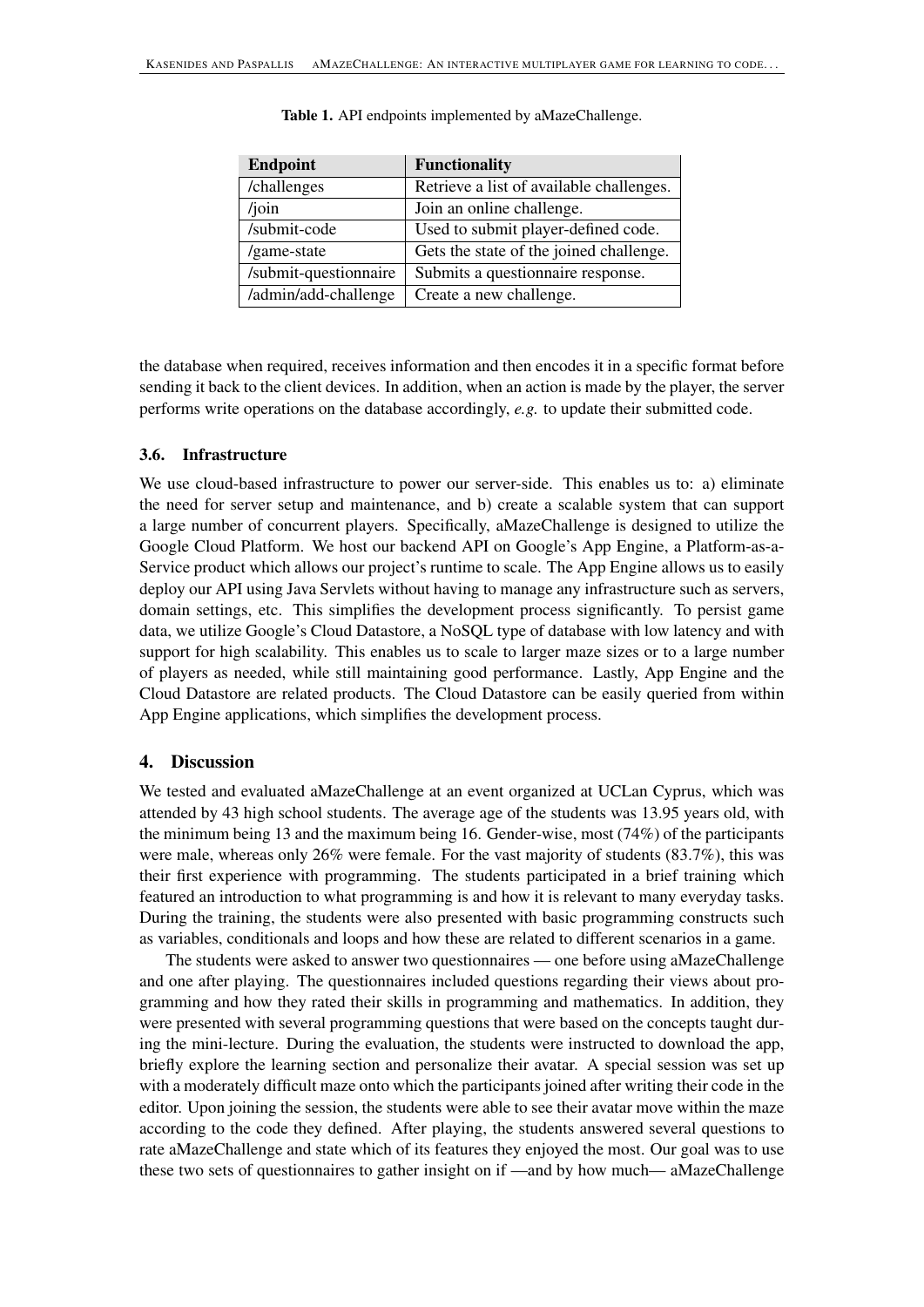affected the perception of the participants about programming. In addition, we aimed to evaluate the entertainment aspect of our game by gathering feedback from the students on whether they enjoyed the game and what they enjoyed the most.

Our preliminary results show that the participants felt relatively confident about their ability to learn programming. Asked to self-rate their abilities, participants responded with an average of 50%, with 0% being not competent at all and 100% being extremely competent. For female participants, this average was slightly higher, at 58%, and for male participants slightly less, averaging at 42%. In addition, students were asked to specify their reasons for taking an interest in programming. While 21% responded that they had no interest in programming, 40% said that they "Love Programming", 35% said that they were "Curious" about programming and 23% said that they were interested because it is linked to high employability. The rest of the participants (16%) said that they were already familiar with or good in programming. When asked if they would follow a programming career in the future, 46% of the participants responded with either "Likely" or "Very likely", while 9% responded "Not likely" and 12% with "Not likely at all". Female participants appear less likely to consider a computer science career than their male counterparts even though they feel more confident about learning programming. Around 57% of them said it was either very likely or likely to do so, whereas male participants appeared to be more interested (79%). According to the participants, the most enjoyable feature of aMazeChallenge was its graphics at 29%, followed by playing with others at 23% and being able to practice alone at 17%.

On the other hand some of the replies indicated that both aMazeChallenge and perhaps the evaluation approach needed further refinement and additional measurements. For example, a large group of participants (35%) answered that their programming skills were "Unchanged" or that they were "Confused" afterwards. 28% of the participants responded that their skills had increased after playing the game. We view this positively since we believe that the students were made aware of their true skills during the game session. Even though students faced several difficulties trying to understand how the game works and how programming can be used in a game, we believe that according to their responses, they are still likely to follow a programming career in the future. Of course aMazeChallenge is not their only exposure to programming and its benefits. While it cannot take full credit for this, we do hope that it has helped a number of students to give serious consideration to a programming career.

Whichever the impact of our game on the perception of students about programming, we have confirmed that the app we have developed works and can be utilized to power both educational and other types of online games. We have managed to successfully run aMazeChallenge on public cloud infrastructure at the Platform-as-a-Service (PaaS) layer. This gives the potential to multiplayer games like aMazeChallenge to be played by large numbers of players and feature more interesting and dynamic environments. We have also shown that custom runtimes can be created to run block-based code written by novice programmers. Using existing libraries and manual adjustments to the code, we were able to pass Block-based code through several stages and programming languages and ultimately execute it on our backend runtime. This makes it possible to create a plethora of game types that can be used in an educational context, with the potential of being Massively Multiplayer Online Games (MMOGs). Utilizing this type of games may be beneficial due to possible enhancements in educational experience over conventional games [7]. These usually manifest as social aspects either through collaborative or competitive gameplay, rendering them a promising future research direction.

## 5. Related work

Researchers and educators have utilized a variety of educational games to increase student engagement and motivation in general, and in programming specifically. In this section, we discuss related works.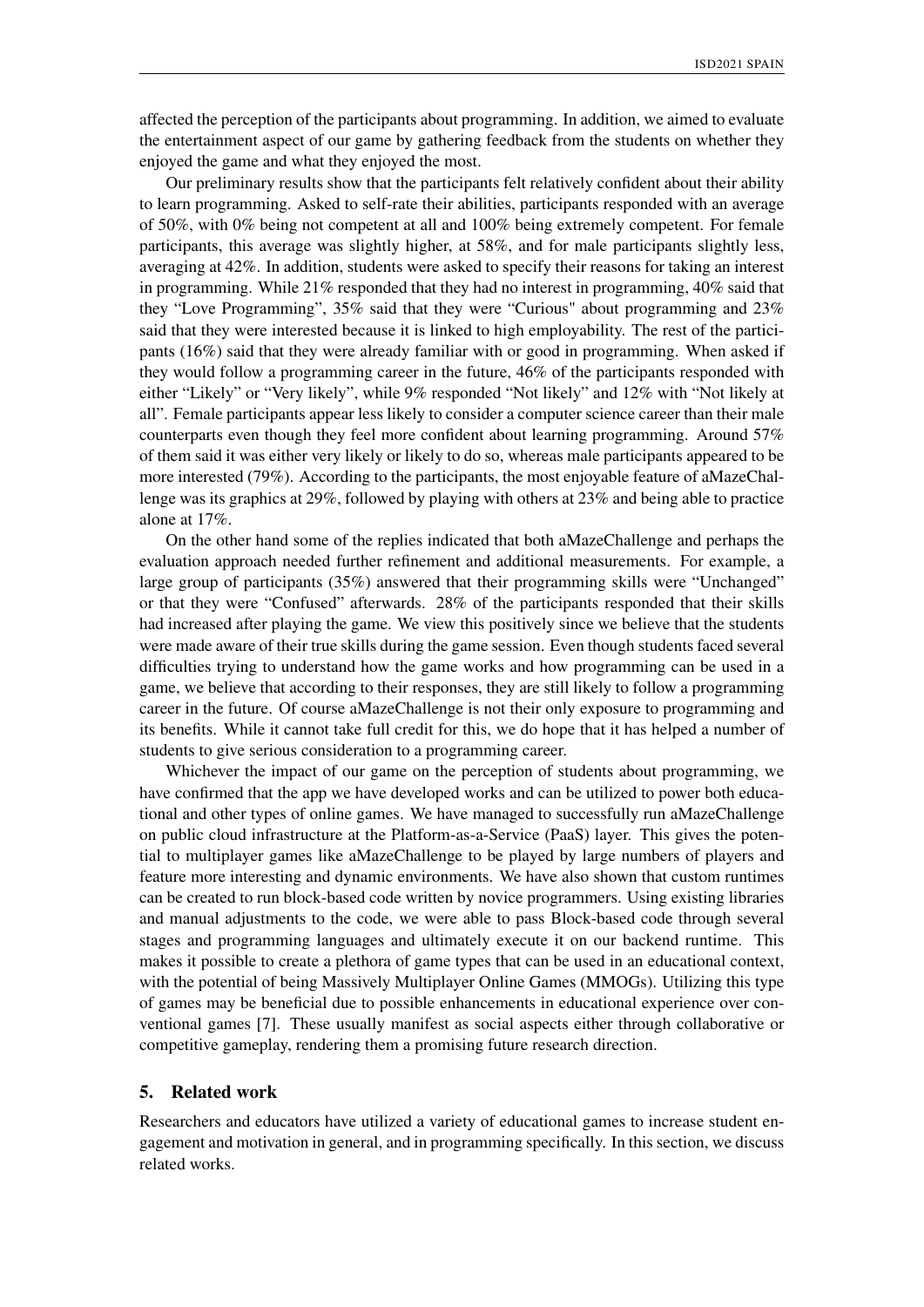IBM's Robocode [10, 19, 5] is one of many examples of educational programming games. Robocode is a game of tanks that must be programmed by their players to fight and defeat other tanks in a battle arena. Players can program their tanks using a robot API that exposes the possible functions of the robots. There are several tutorials provided online and the players can program the robots in two environments: Java and .NET. Robocode makes it possible to test robots in a training environment and to simulate various battle scenarios. Most importantly, players can play and compete against each other in a common arena. A survey conducted among 83 participants showed that 80% of them believed that their programming skills had increased after playing Robocode. It should be noted that as one of the more advanced examples of educational programming games, this focuses also on developing student skills in *Artificial Intelligence*.

The authors of [22] argue that "the 21st century sees a new group of younger and emerging generations who grow up with and are exposed to different devices". This exposure to technology makes students more perceptive to similar approaches in education. Because of this, the authors attempt to demonstrate that children who play games can benefit in terms of understanding programming concepts – such as sequences, iteration and decision making. They investigate the effectiveness of digital games using a game called "Program Pacman" over several workshops, during which the students had to program Pac-Man. Overall, the level of confidence of the students rose, as they reported feeling more confident with their programming skills.

Others have used similar approaches to "improve recruiting and retention in computer science through [...] game-based learning environments" [6]. Game2Learn [6] is a research lab that specializes in educational programming games and leverages them to counter the negative experiences of students related to computer science. The authors propose that games should be further utilized in computing curriculum and suggest that "iconic" (or visual) programming languages should be used. Lastly, the authors support that educational games should promote the use of writing correct code by featuring scenarios where the players must fix their code to fight off virtual bugs or monsters. Experimental results from multiple games created by Game2Learn have shown that game-based programming can be fun, engaging and satisfying for students.

More recently, other related games have appeared featuring the theme of escaping from a maze. Algotaurus [13] is an educational programming game in which the players control robots that exist in a "microworld" using a "mini-language". The objective is to escape a procedurallygenerated labyrinth/maze by programming the robot with an algorithm. The authors argue that such games have the advantages of being self-taught once the basics of programming are introduced to the players — thus making them suitable for introductory workshops. Through experimentation, students learn how to write and execute code to see its effects. The authors describe their experience using Algotaurus to teach introductory programming to several audiences of varying ages. They found that several students found the tasks interesting as they would often skip breaks in order to continue and finish in-game tasks. Despite that, such approaches have limitations as several of the students felt frustrated after not being able to complete some tasks.

To eliminate negative experiences and make games as entertaining as possible, other studies have focused on the conceptualization and design of serious games. iPlus [8] is a design methodology which adds a pedagogical component to serious games. Using a meta-model, it allows a deeper understanding of the underlying concepts used to design serious games and enables their development using a formal modeling language. Furthermore, iPlus identifies crucial elements that must be taken into consideration when designing serious games, such as narratives, game rules and mechanics, gameplay, and more. The authors argue that these techniques lead to "*excellent engagement from end-users*".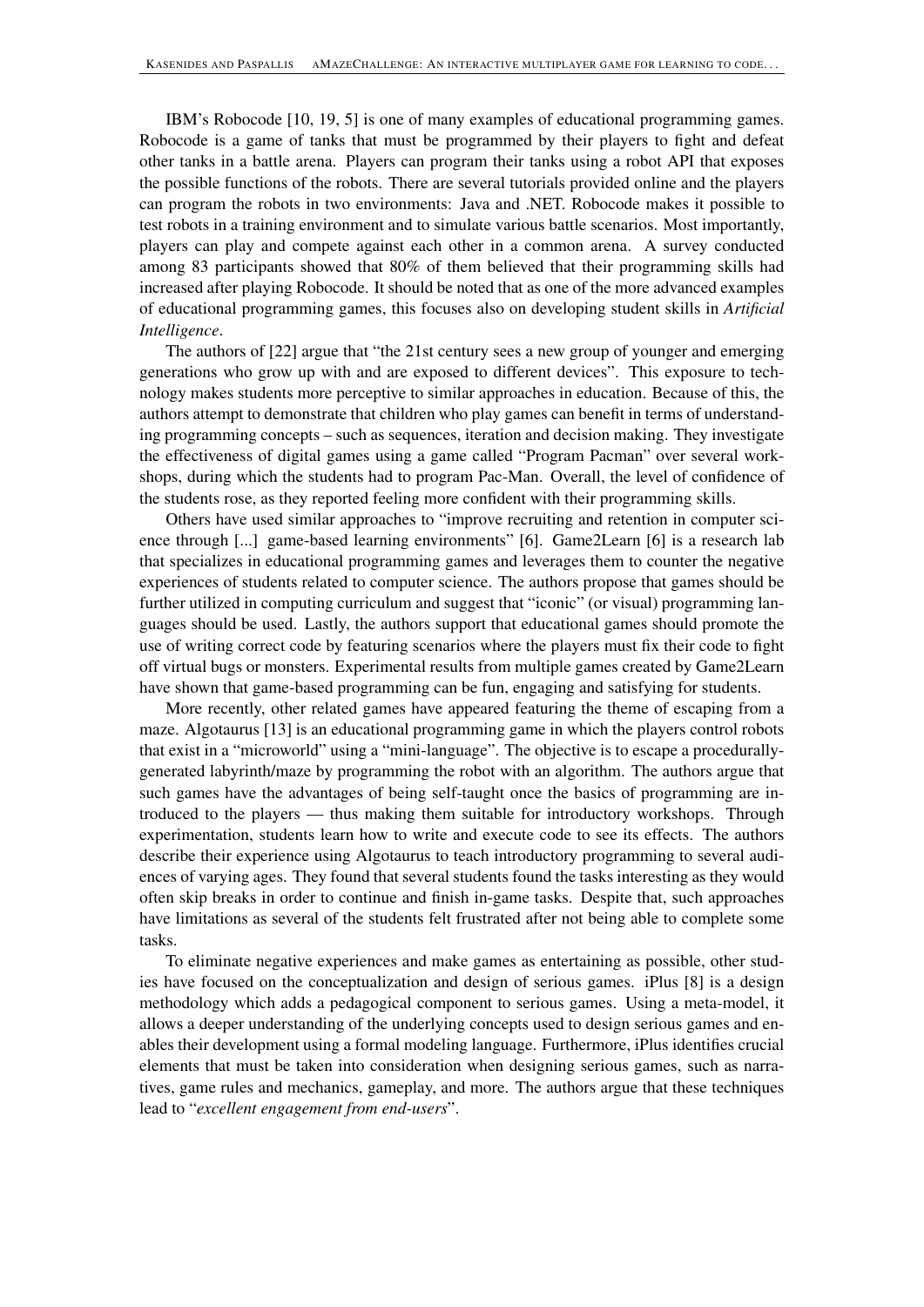# 6. Conclusion

Educational programming games often receive a mixed response from both students and educators. This is perhaps because they try to satisfy requirements stemming from both the education and entertainment sectors, which are not always aligned. Ideally, neither of the two should be sacrificed but, admittedly, it can be hard to find the right balance between the two. The success of such games possibly lies in creating a truly entertaining game that can captivate students while still being able to teach the necessary material. With new technology available, researchers may be able to develop a wider range of game types and game ideas. This will likely increase our chances of creating a successful game and thus have a bigger impact on students.

In our paper, we have shown that our approach has merit as it was built on top of a public cloud platform and enabled an online multiplayer game in a relatively short period of time and with minimal resources. Our approach details methods with which players can participate in programming games by learning and then writing code in a visual programming language which can be executed on the back-end after a series of processing steps. We reported our experience from a limited-scale, local event which was attended by several high school students. Feedback from the participants showed that aMazeChallenge made them feel more confident in their ability to program and showed that the majority of them were considering to follow a career in a computing-related subject.

In the future, we aim to expand our methods and tools to enable the development of a wider variety of game types. We also plan to expand aMazeChallenge to feature more levels and enable players to host smaller ad-hoc games where friends can play against each other. Finally, we aim to further evaluate our approach by organizing more training sessions and collecting further input.

# References

- 1. Codecombat coding games to learn python and javascript. https://codecombat.com, 2019. Last accessed: 2021-04-09.
- 2. aMazeChallenge App on Google Play. https://play.google.com/store/apps/details? id=org.inspirecenter.amazechallenge, 2020. Last accessed: 2021-04-09.
- 3. Coding for kids game-based programming. https://www.codemonkey.com, 2019. Last accessed: 2021-04-09.
- 4. Rhino mozilla MDN webdocs. https://developer.mozilla.org/en-US/docs/Mozilla/ Projects/Rhino, 2019. Last accessed: 2021-04-09.
- 5. Robocode. https://robocode.sourceforge.io, 2021. Last accessed: 2021-04-09.
- 6. T. Barnes, H. Richter, A. Chaffin, A. Godwin, E. Powell, T. Ralph, P. Matthews, and H. Jordan. Game2learn: A study of games as tools for learning introductory programming concepts. *Proceedings of the ACM SIGCSE*, 7, 2007.
- 7. P. Bawa, S. Lee Watson, and W. Watson. Motivation is a game: Massively multiplayer online games as agents of motivation in higher education. *Computers & Education*, 123:174–194, 2018.
- 8. M. Carrión, M. Santorum, J. Aguilar, and M. Peréz. iPlus methodology for requirements elicitation for serious games. *XXII Ibero-American Conference on Software Engineering, CIbSE 2019*, pages 434–447, 2019.
- 9. Google. Blockly google developers. https://developers.google.com/blockly, 2021. Last accessed: 2021-04-09.
- 10. K. Hartness. Robocode: using games to teach artificial intelligence. *Journal of Computing Sciences in Colleges*, 19(4):287–291, 2004.
- 11. T. Kilamo, A. Nieminen, J. Lautamäki, T. Aho, J. Koskinen, J. Palviainen, and T. Mikkonen. Knowledge transfer in collaborative teams: experiences from a two-